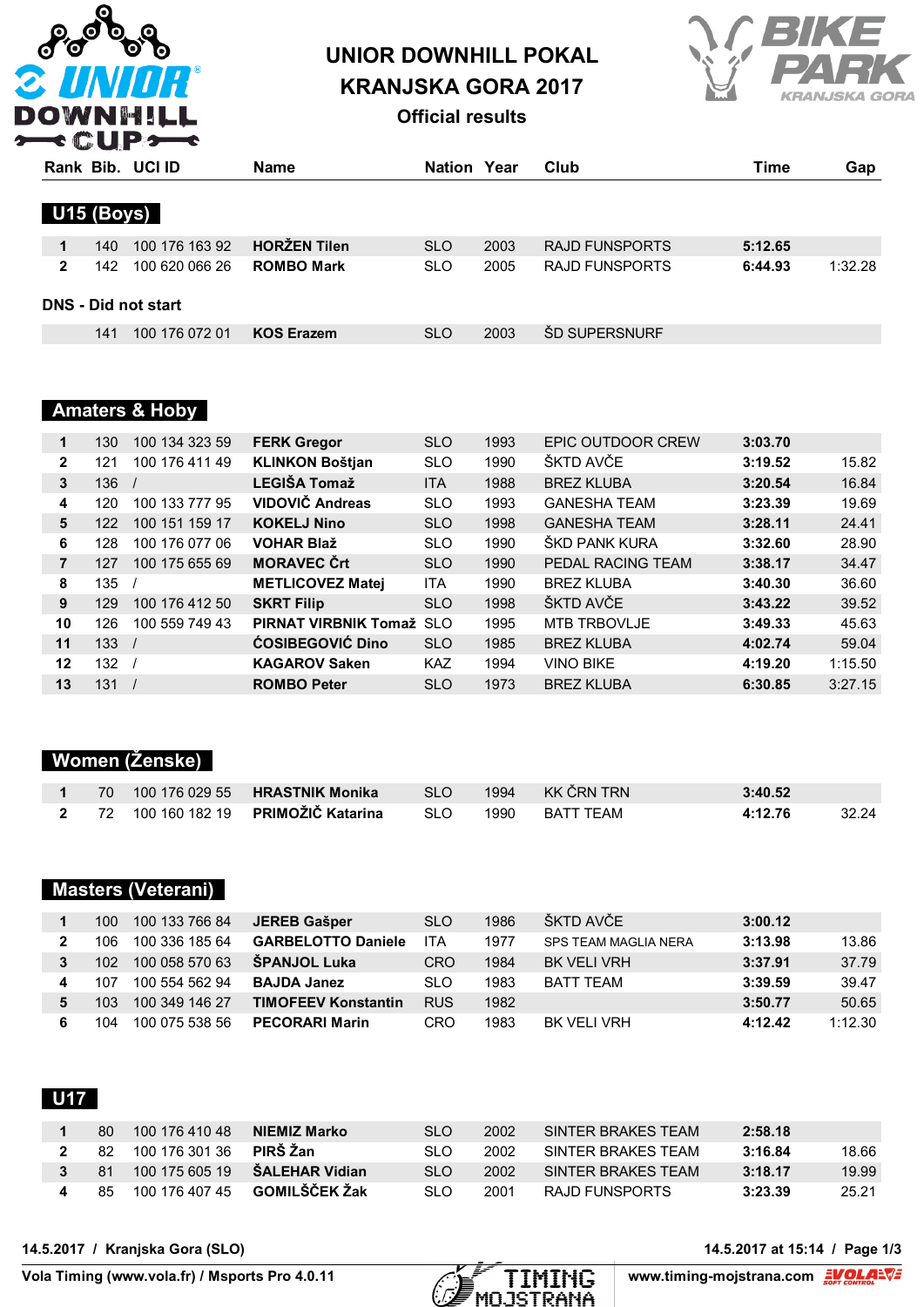

### **UNIOR DOWNHILL POKAL KRANJSKA GORA 2017 Official results**



| Rank                       |    | Bib. UCI ID    | <b>Name</b>             | <b>Nation Year</b> |      | Club                  | Time    | Gap     |  |  |
|----------------------------|----|----------------|-------------------------|--------------------|------|-----------------------|---------|---------|--|--|
|                            |    |                |                         |                    |      |                       |         |         |  |  |
| 5                          | 90 | 100 559 651 42 | JUREČIČ Gašper          | <b>SLO</b>         | 2001 | <b>RAJD FUNSPORTS</b> | 3:31.14 | 32.96   |  |  |
| 6                          | 84 | 100 175 967 90 | UNETIČ Tilen            | <b>SLO</b>         | 2001 | <b>MTB TRBOVLJE</b>   | 3:32.80 | 34.62   |  |  |
| 7                          | 88 | 100 586 310 26 | <b>ZALOKAR Kristjan</b> | <b>SLO</b>         | 2001 | ŠKD PANK KURA         | 3:51.63 | 53.45   |  |  |
| 8                          | 86 | 100 176 347 82 | <b>KRANJEC Domen</b>    | <b>SLO</b>         | 2001 | <b>RAJD FUNSPORTS</b> | 3:53.82 | 55.64   |  |  |
| 9                          | 83 | 100 175 956 79 | <b>KOVŠCA Jakob</b>     | <b>SLO</b>         | 2001 | <b>RAJD FUNSPORTS</b> | 3:56.99 | 58.81   |  |  |
| 10                         | 93 | 100 284 306 80 | <b>GRACIN Tin</b>       | <b>CRO</b>         | 2001 | <b>BK TNT PAZIN</b>   | 4:09.47 | 1:11.29 |  |  |
| 11                         | 91 | 100 176 350 85 | <b>KULENOVIĆ Loris</b>  | <b>SLO</b>         | 2001 | <b>RAJD FUNSPORTS</b> | 5:15.15 | 2:16.97 |  |  |
|                            |    |                |                         |                    |      |                       |         |         |  |  |
| <b>DNS - Did not start</b> |    |                |                         |                    |      |                       |         |         |  |  |

| 100 175 946 69 <b>BOSTJANČIČ Arne</b><br><b>RAJD FUNSPORTS</b><br>2001<br>SLO. |
|--------------------------------------------------------------------------------|
|--------------------------------------------------------------------------------|

### **UCI Men (17 years and older)**

| $\mathbf{1}$   | $\mathbf{1}$   | 100 081 648 55 | ŽABJEK Jure             | <b>SLO</b> | 1995 | UNIOR TOOLS TEAM            | 2:37.95 |       |
|----------------|----------------|----------------|-------------------------|------------|------|-----------------------------|---------|-------|
| $\overline{2}$ | $\overline{2}$ | 100 042 745 49 | <b>VAUH Miran</b>       | <b>SLO</b> | 1982 | KK ČRN TRN / BLACKTHORN GT  | 2:39.55 | 1.60  |
| 3              | $\overline{4}$ | 100 081 649 56 | <b>CIMPERMAN Jan</b>    | <b>SLO</b> | 1994 | MTB TRBOVLJE NAKITA BIKES   | 2:40.99 | 3.04  |
| 4              | 3              | 100 068 267 60 | <b>PANDUR Žiga</b>      | <b>SLO</b> | 1991 | UNIOR TOOLS TEAM            | 2:42.92 | 4.97  |
| 5              | 8              | 100 150 980 32 | <b>KVAS Matic</b>       | <b>SLO</b> | 1998 | <b>WOLF RACING TEAM</b>     | 2:47.32 | 9.37  |
| 6              | 29             | 100 176 219 51 | <b>VIRTIČ Aleš</b>      | <b>SLO</b> | 1992 | ŠKTD AVČE                   | 2:49.47 | 11.52 |
| $\overline{7}$ | 9              | 100 081 860 73 | <b>FERK Tilen</b>       | <b>SLO</b> | 1993 | <b>BATT TEAM</b>            | 2:49.70 | 11.75 |
| 8              | 13             | 100 176 092 21 | <b>HABJAN Matic</b>     | <b>SLO</b> | 1995 | <b>BATT TEAM</b>            | 2:50.56 | 12.61 |
| 9              | 42             | 100 092 636 82 | <b>FREY Marcell</b>     | <b>DEU</b> | 1994 |                             | 2:52.69 | 14.74 |
| 10             | 23             | 100 064 515 91 | <b>VREČEK Kristjan</b>  | <b>SLO</b> | 1990 | <b>ŠD SUPERSNURF</b>        | 2:56.96 | 19.01 |
| 11             | 58             | 100 336 610 85 | <b>SCHERIAU Marco</b>   | <b>ITA</b> | 1995 | A.S.D. 360 MTB              | 2:57.69 | 19.74 |
| 12             | 32             | 100 081 644 51 | <b>PRYIMACHEK legor</b> | <b>UKR</b> | 1994 | PRIMACH TEAM / MTB UKRAINE  | 2:57.70 | 19.75 |
| 13             | 18             | 100 176 229 61 | <b>KOKELJ Matic</b>     | <b>SLO</b> | 2000 | <b>WOLF RACING TEAM</b>     | 2:58.68 | 20.73 |
| 14             | 15             | 100 150 982 34 | <b>GOLMAJER Klemen</b>  | <b>SLO</b> | 1995 | MTB ŽELEZNIKI               | 3:00.13 | 22.18 |
| 15             | 24             | 100 160 207 44 | <b>PINTAR Rudi</b>      | <b>SLO</b> | 1999 | <b>SINTER BRAKES TEAM</b>   | 3:01.59 | 23.64 |
| 16             | 17             | 100 081 697 07 | <b>LEBAN Tilen</b>      | <b>SLO</b> | 1995 | KK ČRN TRN / BLACKTHORN GT  | 3:02.33 | 24.38 |
| 17             | 51             | 100 157 981 49 | <b>CANKAR Anže</b>      | <b>SLO</b> | 1997 | MTB ŽELEZNIKI               | 3:05.68 | 27.73 |
| 18             | 37             | 100 133 795 16 | PERŠE Jan               | <b>SLO</b> | 1993 | <b>BATT TEAM</b>            | 3:06.03 | 28.08 |
| 19             | 26             | 100 160 208 45 | TESKAČ Žan              | <b>SLO</b> | 1999 | ŠD SUPERSNURF               | 3:07.11 | 29.16 |
| 20             | 11             | 100 067 557 29 | <b>TOPOL Berislav</b>   | <b>CRO</b> | 1991 | KK JASTREBARSKO - WD40 BIKE | 3:07.78 | 29.83 |
| 21             | $5\phantom{.}$ | 100 094 414 17 | <b>BERGINC Luka</b>     | <b>SLO</b> | 1997 | KK ČRN TRN / BLACKTHORN GT  | 3:08.03 | 30.08 |
| 22             | $\overline{7}$ | 100 081 960 76 | <b>COKAN Jernej</b>     | <b>SLO</b> | 1991 | <b>MTB TRBOVLJE</b>         | 3:08.24 | 30.29 |
| 23             | 53             | 100 176 071 00 | <b>COTIČ Tim</b>        | <b>SLO</b> | 2000 | KK JASTREBARSKO - WD40 BIKE | 3:08.36 | 30.41 |
| 24             | 14             | 100 176 409 47 | MIŠČIČ Matija           | <b>SLO</b> | 1998 | ŠKTD AVČE                   | 3:10.53 | 32.58 |
| 25             | 57             | 100 162 581 90 | <b>BAŠIĆ Ivan</b>       | <b>CRO</b> | 1999 | <b>BK TNT PAZIN</b>         | 3:10.57 | 32.62 |
| 26             | 55             | 100 284 343 20 | <b>RADOLOVIĆ Noa</b>    | <b>CRO</b> | 2000 | BK TNT PAZIN                | 3:13.36 | 35.41 |
| 27             | 56             | 100 157 971 39 | PAŠIĆ Edin              | <b>CRO</b> | 1995 | <b>BK TNT PAZIN</b>         | 3:14.97 | 37.02 |
| 28             | 22             | 100 133 789 10 | KOŠNJEK Nejc            | <b>SLO</b> | 1995 | <b>WOLF RACING TEAM</b>     | 3:17.43 | 39.48 |
| 29             | 16             | 100 176 088 17 | ŠTRUCELJ Jošt           | <b>SLO</b> | 1998 | <b>MTB TRBOVLJE</b>         | 3:17.80 | 39.85 |
| 30             | 52             | 100 091 645 61 | <b>HOLJEVAC Antonio</b> | <b>CRO</b> | 1996 | KK JASTREBARSKO - WD40 BIKE | 3:20.45 | 42.50 |
| 31             | 21             | 100 284 126 94 | <b>BUKOVSKI Mislav</b>  | <b>CRO</b> | 1987 | KK JASTREBARSKO - WD40 BIKE | 3:22.15 | 44.20 |
| 32             | 20             | 100 175 957 80 | <b>HOLOBAR Jaka</b>     | <b>SLO</b> | 1998 | MTB TRBOVLJE                | 3:22.19 | 44.24 |
| 33             | 27             | 100 176 389 27 | <b>RIJAVEC Ambrož</b>   | <b>SLO</b> | 1999 | ŠKTD AVČE                   | 3:24.08 | 46.13 |
| 34             | 10             | 100 075 536 54 | <b>LIOVIĆ Frano</b>     | <b>CRO</b> | 1987 | <b>BK STINA</b>             | 3:27.32 | 49.37 |
| 35             | 28             | 100 175 959 82 | STRNIŠA Žan             | <b>SLO</b> | 2000 | <b>MTB TRBOVLJE</b>         | 3:28.78 | 50.83 |
| 36             | 25             | 100 176 397 35 | <b>GERBEC Blaž</b>      | <b>SLO</b> | 2000 | ŠKTD AVČE                   | 3:31.21 | 53.26 |

**14.5.2017 / Kranjska Gora (SLO)** 



14.5.2017 at 15:14 / Page 2/3<br>www.timing-mojstrana.com